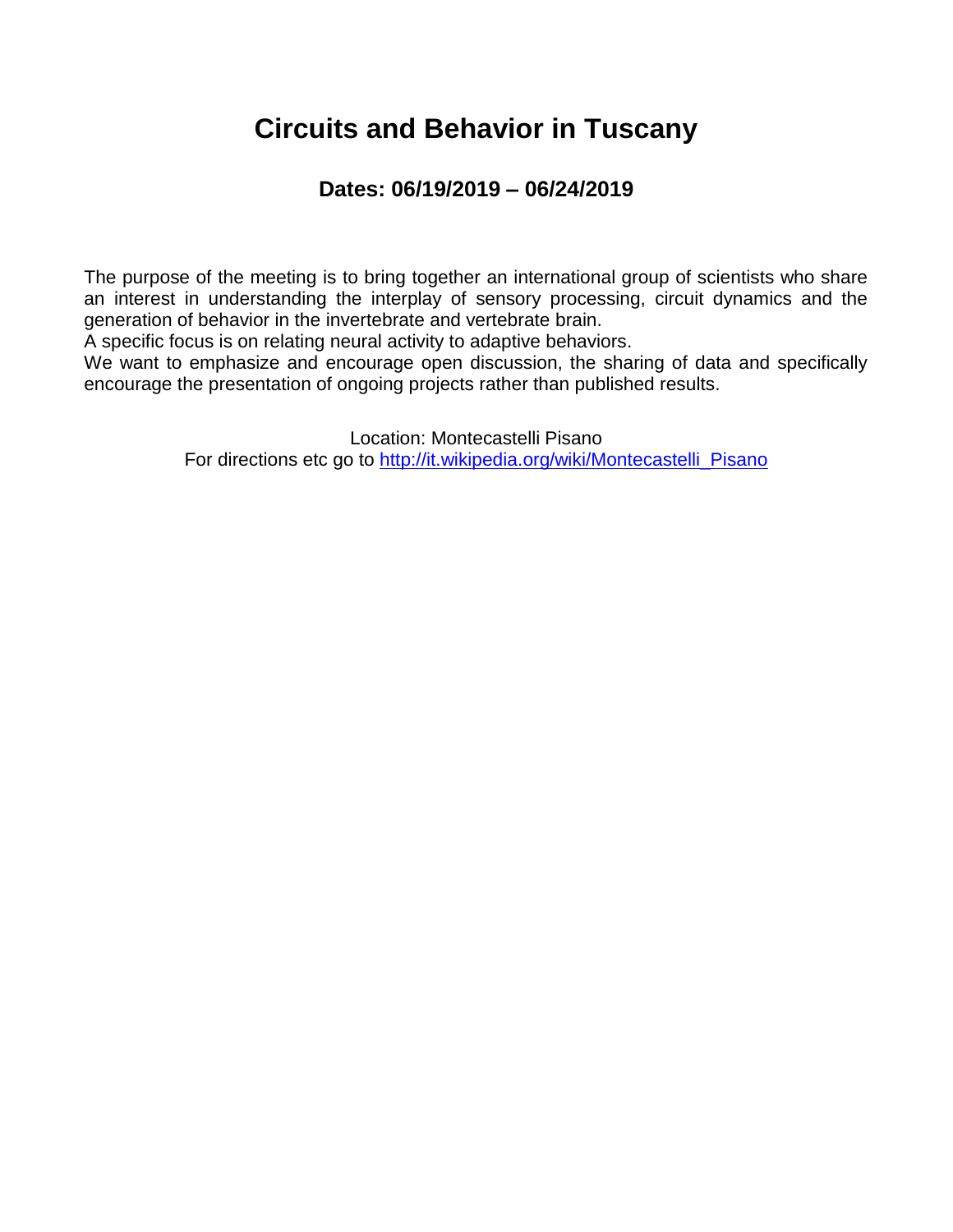### **Schedule**

|                              | Thu                                                    | Fri                                             | Sat                                             | Sun                                         |
|------------------------------|--------------------------------------------------------|-------------------------------------------------|-------------------------------------------------|---------------------------------------------|
| Breakfast (9:00-10:30)       |                                                        |                                                 |                                                 |                                             |
| Morning (10:30-11:50)        | Keynote,<br>Introduction and<br>Discussion<br>(Engert) | Keynote<br>(Michael Crair)                      | $4x$ Talk                                       | 6xTalk                                      |
|                              |                                                        | pre-Lunchtime<br>Conversation<br>(Jim Gnadt)    | Bonhoeffer<br>(making<br>Violins)               |                                             |
| Afternoon 1 (15:00-<br>16:00 | 3xTalk                                                 | <b>Breakout</b><br>groups<br>Open<br>discussion | <b>Breakout</b><br>groups<br>Open<br>discussion | Break-out discussion groups<br>at Romitorio |
| <b>Break</b>                 |                                                        | (Hike)                                          | (Wine tasting)                                  | Pizza party                                 |
| Afternoon 2 (16:30-<br>17:30 | 3xTalk                                                 |                                                 |                                                 |                                             |
| Dinner/Break                 |                                                        |                                                 |                                                 |                                             |
| Plenary (21:00-22:00)        | Lichtman                                               | Katz                                            | <b>Concert</b>                                  | <b>Keller</b>                               |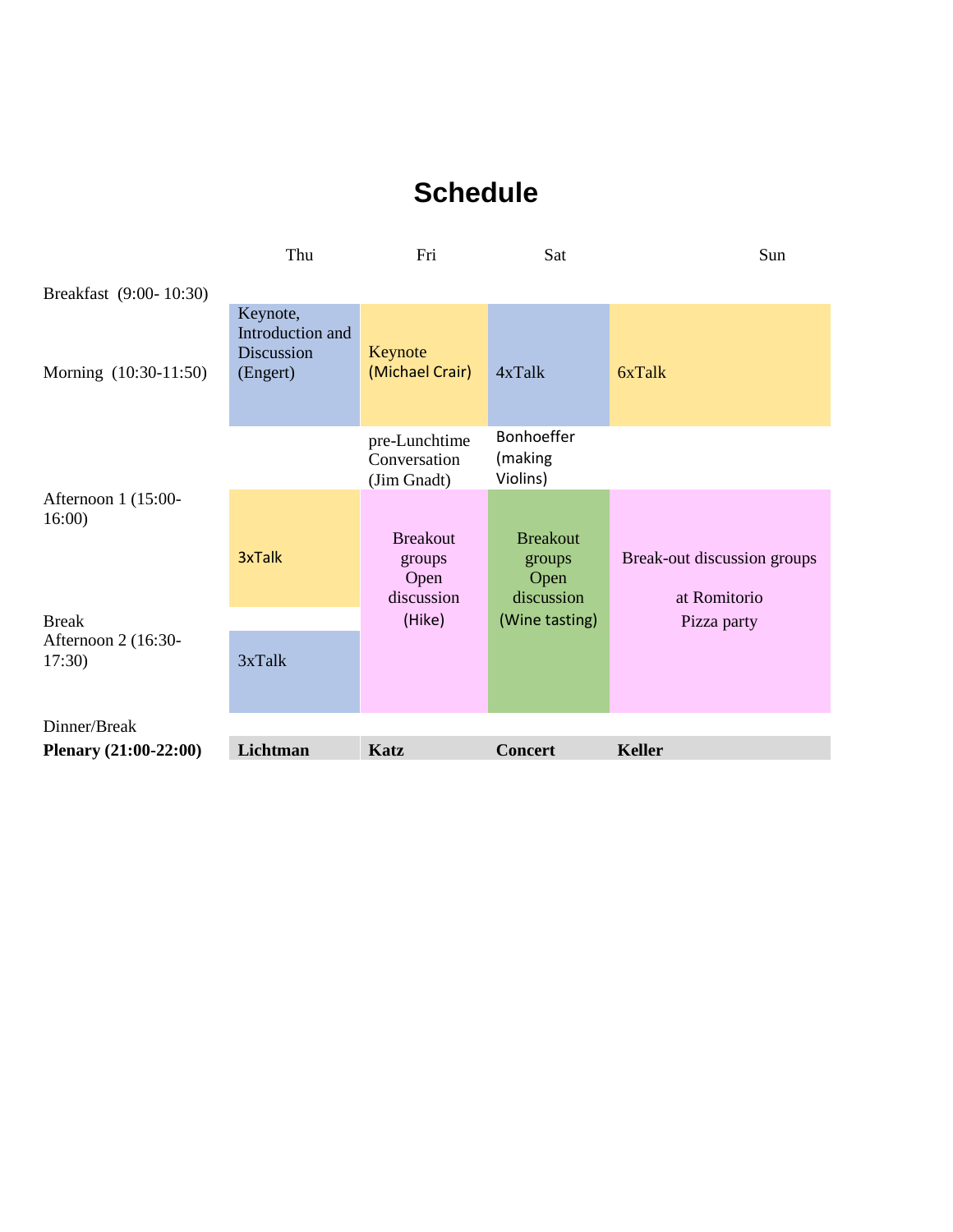# **Wednesday**

| $12:00 - 17:00:$ | <b>Arrival</b>                                                   |
|------------------|------------------------------------------------------------------|
| $18:30 - 20:00:$ | <b>Dinner</b>                                                    |
| $21:00 - 22:00$  | <b>Welcome and Introductory Remarks</b><br><b>Florian Engert</b> |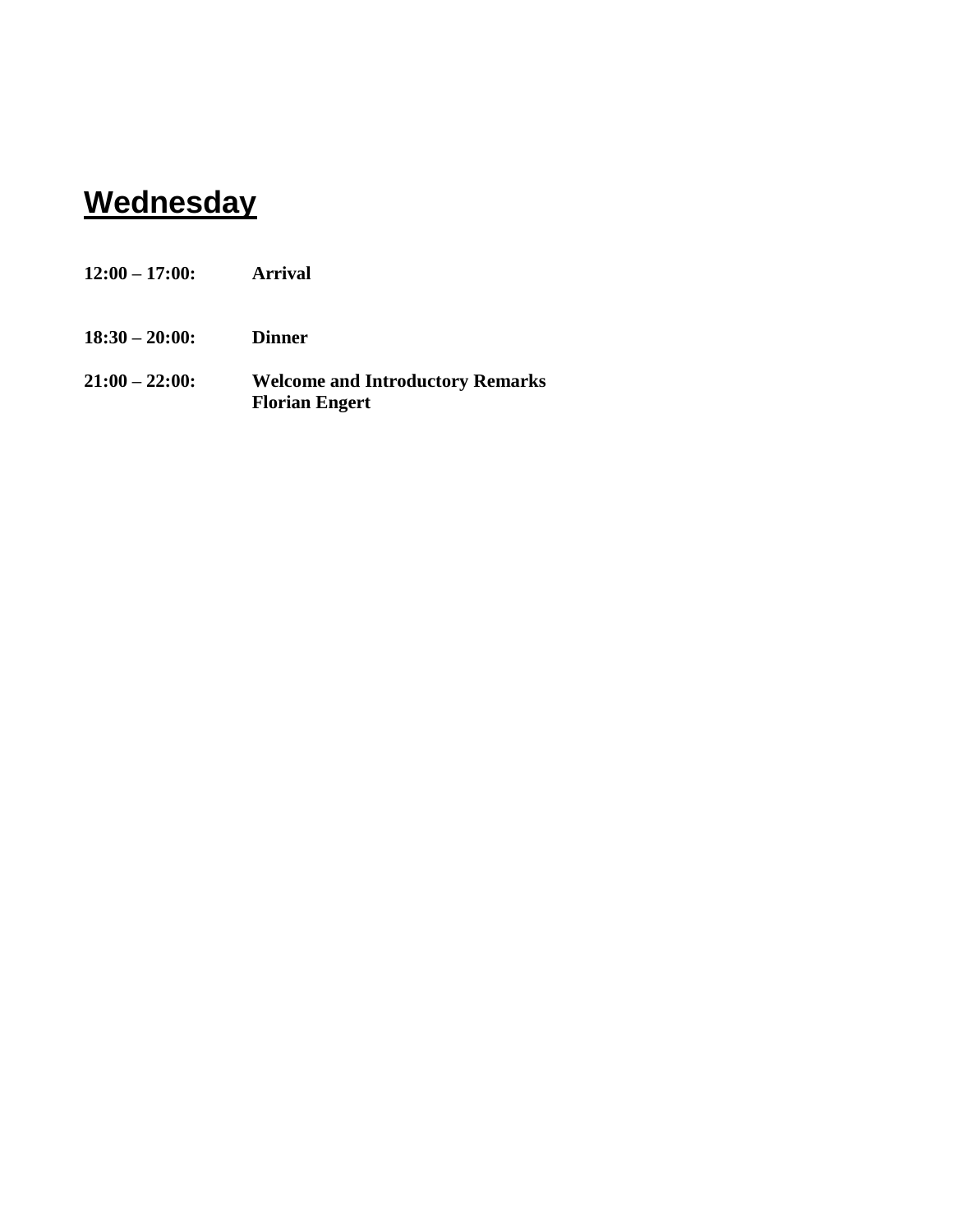### **Thursday**

#### **10:30 – 11:50 (Keynote, Introduction and Discussion)**

10:30 – 11:50: Engert, Florian Goal directed Behavior and Motivational states

 **------------------------------ Lunch ----------------------------------**

#### **15:00 – 16:00: (Chair: Josch, Max)**

15:00 – 15:20: Akter, Farhana TBD 15:20 – 15:40: Chen, Alex TBD 15:40 – 16:00: delBene, Filippo TBD

 **------------------------------** Break **----------------------------------**

16:30 – 16:50: Isoe, Yasuko TBD 16:50 – 17:10: Huang, Kuo-Hua Predictive neural processing in adult zebrafish 17:10 – 17:30: Kozak, Eva

TBD

 **------------------------------ Dinner ----------------------------------**

**21:00 – 22:00: plenary lecture Jeff Lichtman TBD**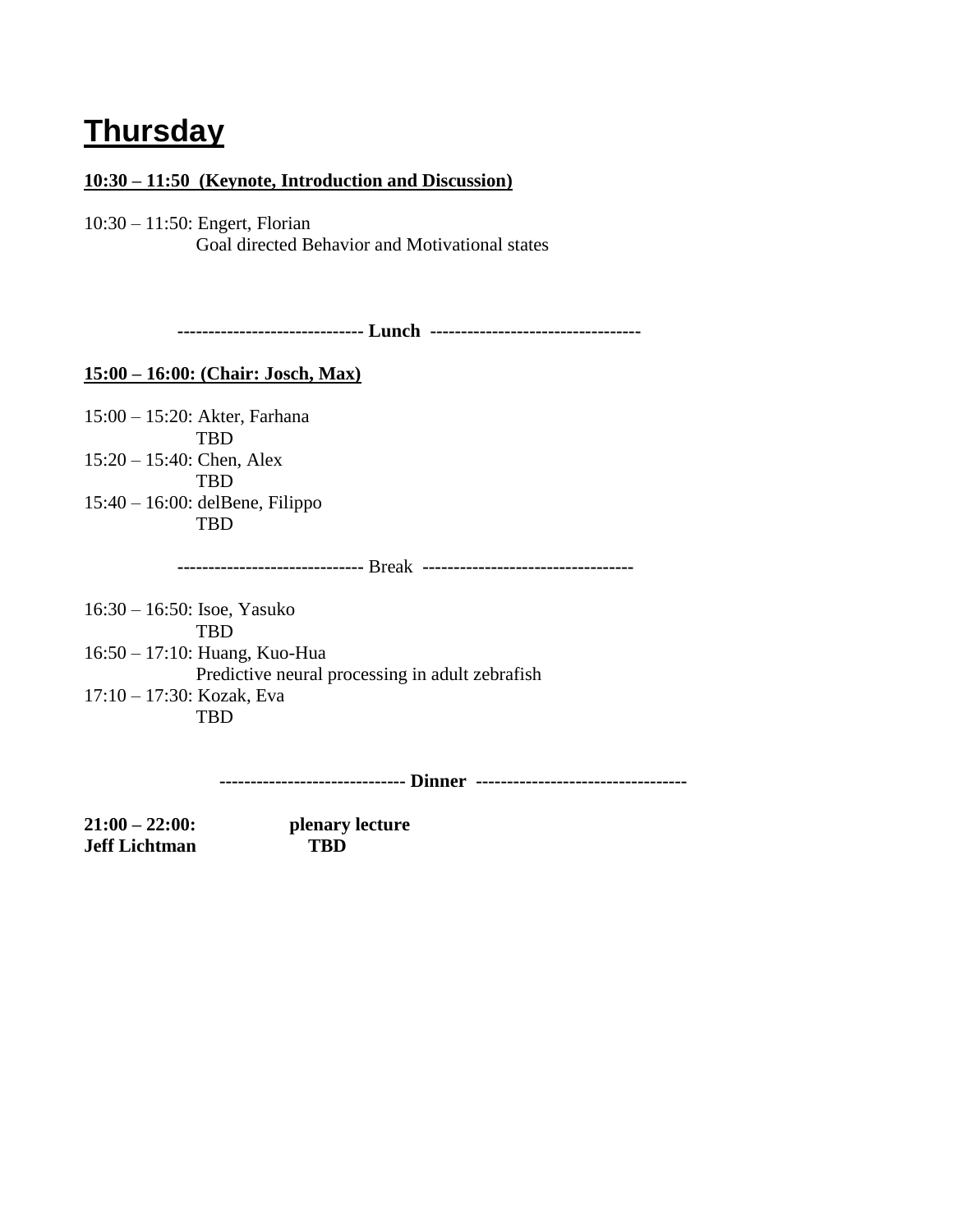## **Friday**

**10:30 – 11:30 (Keynote: Michael Crair) TBD**

- **Break -**

**11:45 – 12:15 (A conversation and discussion with Jim Gnadt) The Brain Initiative - Funding Science**

 **------------------------------ Lunch ----------------------------------**

**Breakout Sessions – free time**

 **------------------------------ Dinner ----------------------------------**

**21:00 – 22:00: plenary lecture Paul Katz Form, Function, and Phylogeny of neural circuits underlying behavior in nudibranch molluscs**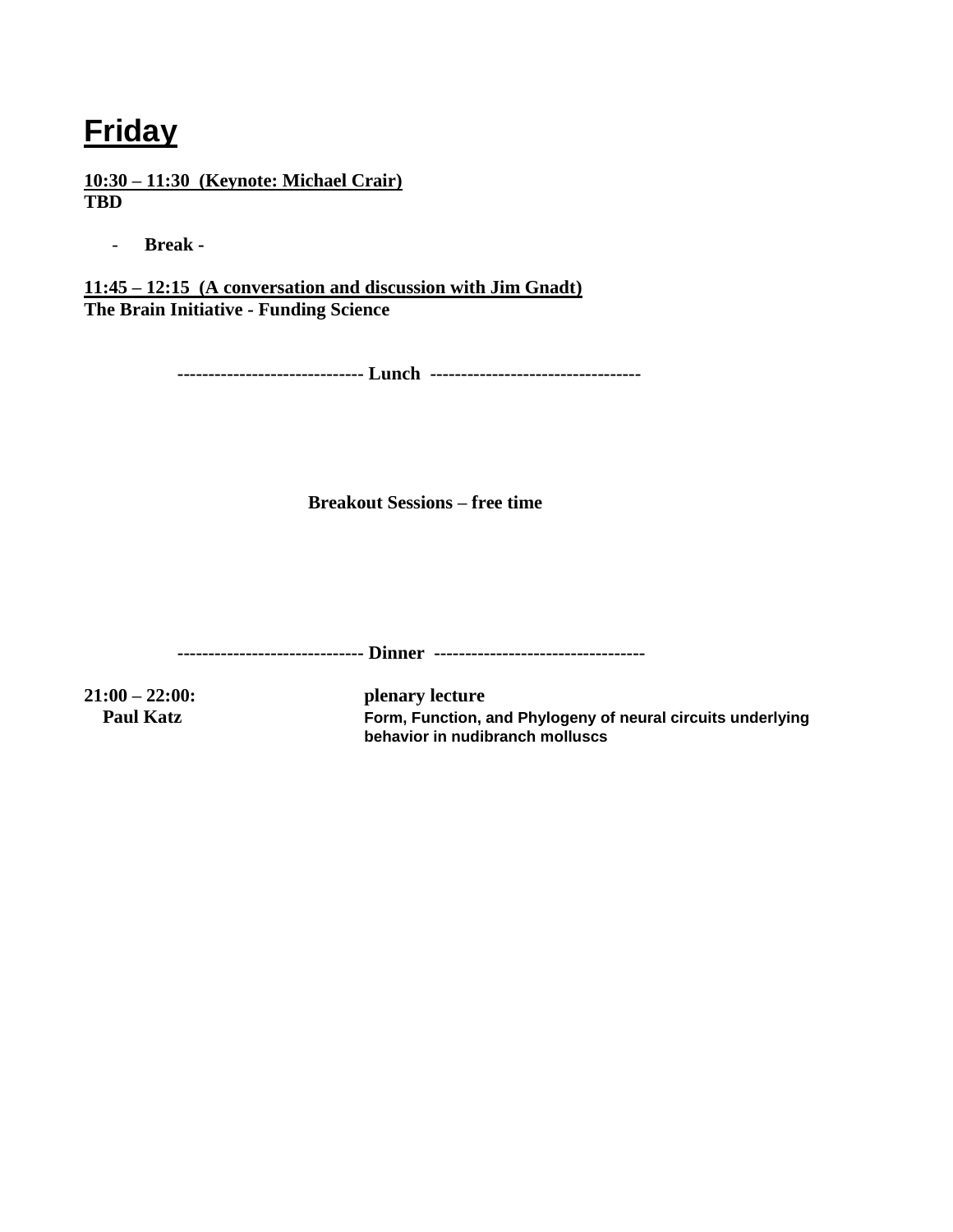### **Saturday**

#### **10:00 – 11:20 (Chair: Yasuko Isoe)**

10:00 – 10:20:Josch, Max TBD 10:20 – 10:40: Sumser, Anton TBD 10:40 – 11:00: Panier, Thomas TBD 11:00 – 11:20: Vohra, Sumit TBD

- Break -

**11:45 – 12:45 (pre-Lunchtime lecture: Philipp Bonhoeffer – Making Violins)**

**------------------------------ Lunch ----------------------------------**

**Breakout Sessions – free time**

**19:00 – 21:00: Concert**

 **------------------------------ Pizza Party----------------------------------**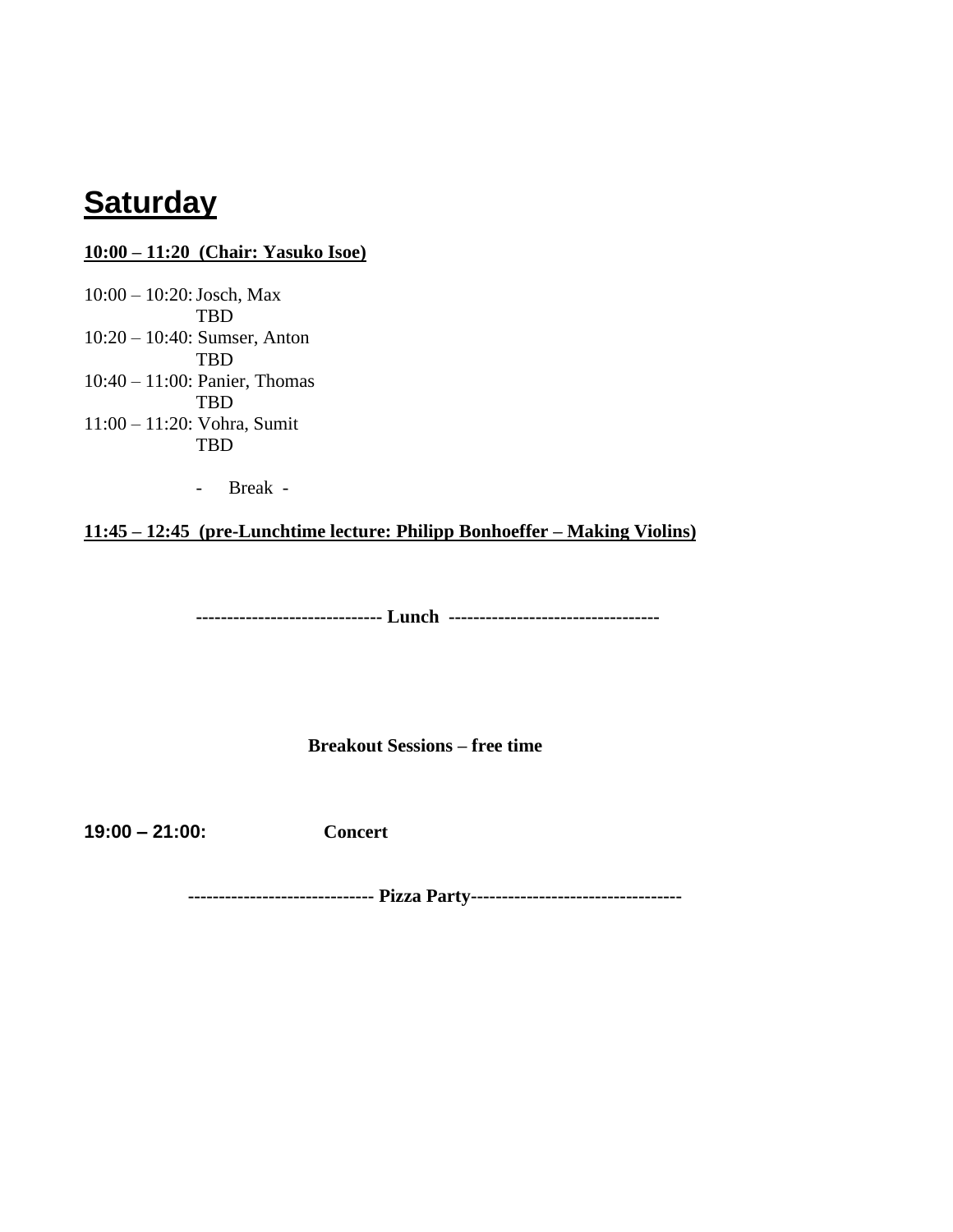### **Sunday**

#### **10:00 – 12:30 (Chair: Thomas Panier)**

10:00 – 10:20: Lafaye, Julie TBD 10:20 – 10:40: Le Goc, Guillaume TBD 10:40 – 11:00: Migault, Geoffrey TBD

- Coffee Break -

11:30 – 11:50: Karpenko, Sophia TBD 11:50 – 12:10: Lopez-Schier, Hernan TBD 12:10 – 12:30: Pallas, Sarah TBD

**------------------------------ Lunch ----------------------------------**

**Locate to Romitorio – discussion groups**

 **Pizza Party**

 **------------------------------ Dinner ----------------------------------**

**21:00 – 22:00: plenary lecture** 

**Philipp Bonhoeffer The Fragility of Ideas**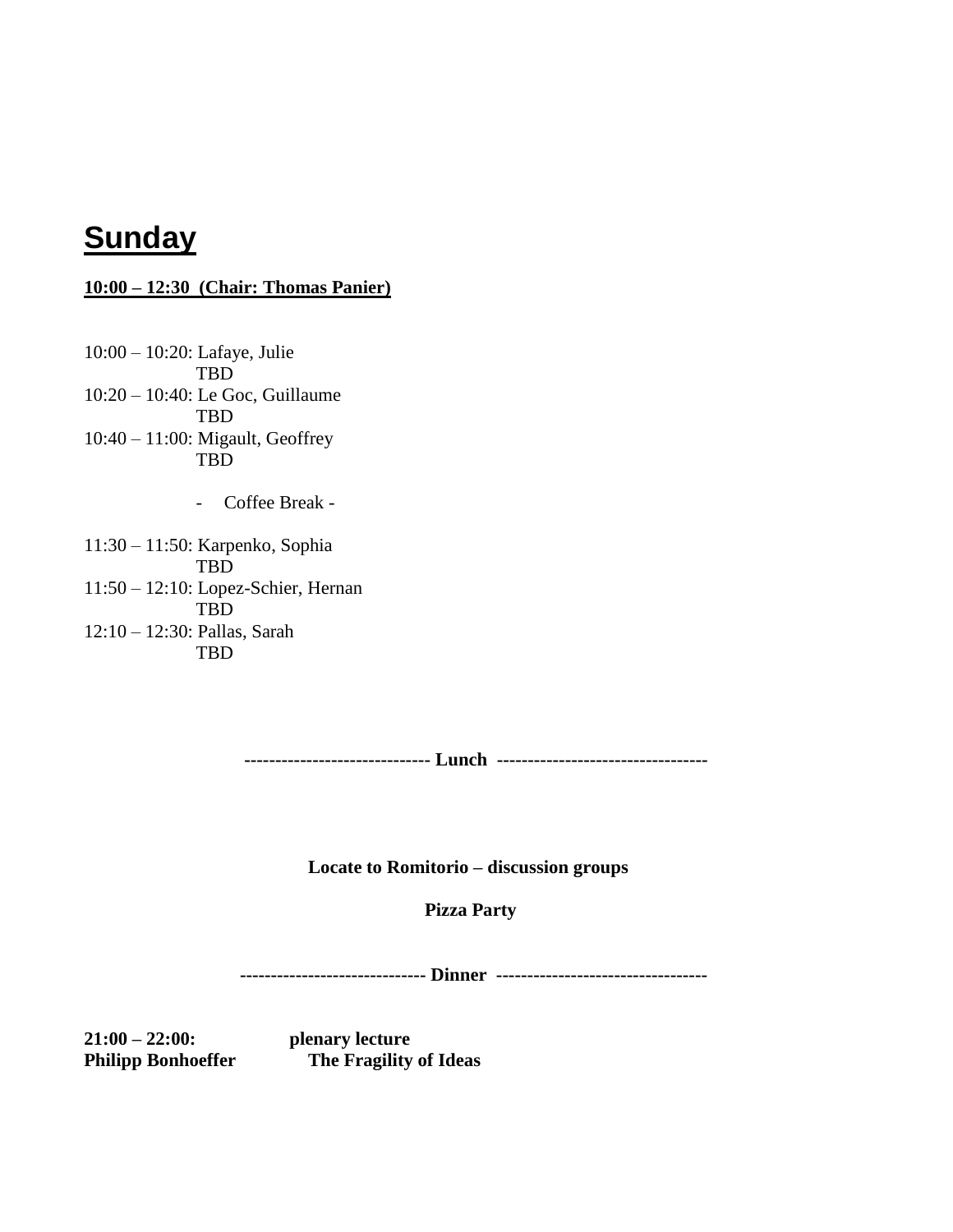# **Monday**

**Departure**